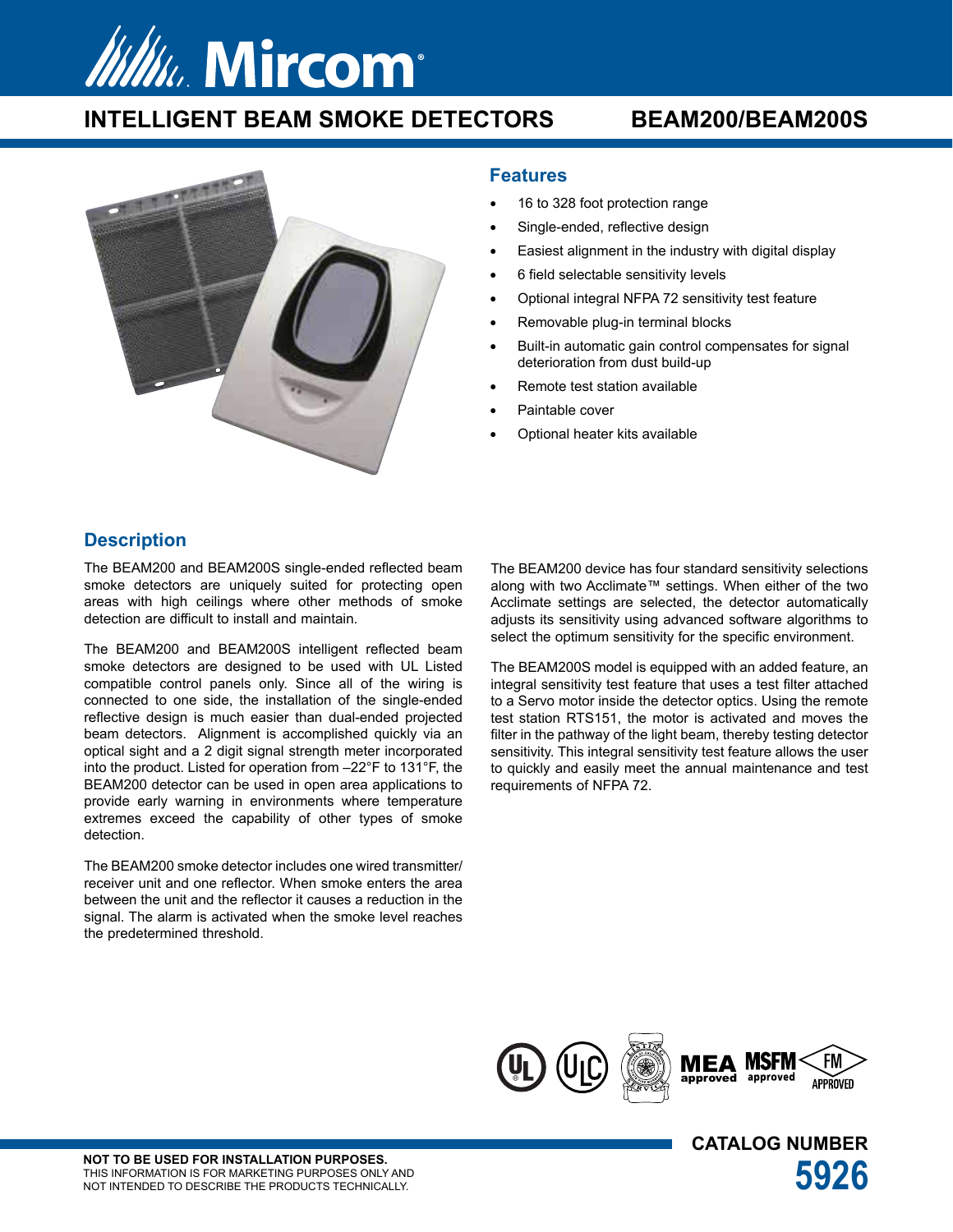### **BEAM200 and BEAM200S Specifications**

| <b>Operational Specifications</b>       |                                                                                                                                                                                                                                                                                           |  |
|-----------------------------------------|-------------------------------------------------------------------------------------------------------------------------------------------------------------------------------------------------------------------------------------------------------------------------------------------|--|
| <b>Protection Range</b>                 | 16 ft to 328 ft (5 m to 100 m)                                                                                                                                                                                                                                                            |  |
| <b>Adjustment Angle</b>                 | ±10 Degrees horizontal & vertical<br>(The optics move independent of the unit)                                                                                                                                                                                                            |  |
| <b>Sensitivity Levels</b>               | Level $1 - 25%$<br>Level $2 - 30%$<br>Level $3 - 40%$<br>Level $4-50%$<br>Acclimate <sup>™</sup> Level 1 – 30 to 50%<br>Acclimate Level $2 - 40$ to 50%                                                                                                                                   |  |
| <b>Fault Condition</b><br>(Trouble)     | 96% or more obscuration blockage<br>In alignment mode<br>Improper initial alignment<br>Self-compensation limit reached                                                                                                                                                                    |  |
| <b>Alignment Aid</b>                    | Optical gunsight<br>Integral signal strength indication<br>2 digit display                                                                                                                                                                                                                |  |
| <b>Alarm Indicator</b>                  | Local red LED and remote alarm                                                                                                                                                                                                                                                            |  |
| <b>Trouble Indicator</b>                | Local yellow LED and remote trouble                                                                                                                                                                                                                                                       |  |
| <b>Normal Indicator</b>                 | Local flashing green LED                                                                                                                                                                                                                                                                  |  |
| <b>Test/Reset</b><br><b>Features</b>    | Integral Sensitivity Test Filter (BEAM200S only, requires additional external power supply)<br>Sensitivity filter (Incremental scale on reflector)<br>Local test switch<br>Local reset switch<br>Remote test and reset switch (Compatible with RTS151 and RTS151KEY test station)         |  |
| <b>Smoke Detector</b><br><b>Spacing</b> | On smooth ceilings, 30 to 60 feet between projected beams and not more than one-half that spacing<br>between a projected beam and a sidewall. Other spacing may be used depending on ceiling height,<br>airflow characteristics, and response requirements. See NFPA 72 and CAN/ULC S524. |  |

| <b>Environmental Specifications</b>      |                                                                           |  |
|------------------------------------------|---------------------------------------------------------------------------|--|
| Temperature                              | $-22^{\circ}$ F to 131 $^{\circ}$ F ( $-30^{\circ}$ C to 55 $^{\circ}$ C) |  |
| <b>Humidity</b>                          | 10 to 93% RH Noncondensing                                                |  |
| <b>Electrical Specifications</b>         |                                                                           |  |
| Voltage                                  | 15 to 32 VDC                                                              |  |
| Avg. Standby<br>Current (24VDC)          | 2 mA Max                                                                  |  |
| Avg. Current<br><b>During Testing</b>    | 500 mA Max                                                                |  |
| <b>Alarm Current</b><br>(24VDC)          | 8.5 mA Max                                                                |  |
| <b>Fault Current</b><br>(24VDC)          | 4.5 mA Max                                                                |  |
| <b>Alignment Mode</b><br>Current (24VDC) | 20 mA Max                                                                 |  |

| <b>Mechanical Specifications</b>                       |                                                                                                                          |  |
|--------------------------------------------------------|--------------------------------------------------------------------------------------------------------------------------|--|
| <b>Detector</b><br><b>Dimensions</b>                   | 10 in H $\times$ 7.5 in W $\times$ 3.3 in D<br>$(254 \, \text{mm H} \times 191 \, \text{mm W} \times 84 \, \text{mm D})$ |  |
| <b>Reflector</b><br><b>Dimensions</b><br>(16' to 230') | 7.9 in $\times$ 9.1 in (200 mm $\times$ 230 mm)                                                                          |  |
| <b>Reflector</b><br><b>Dimensions</b><br>(beyond 230') | 15.7 in $\times$ 18.1 in (400 mm $\times$ 460 mm)                                                                        |  |
| <b>Electrical Specifications (BEAMHK)</b>              |                                                                                                                          |  |
| <b>Voltage</b>                                         | 15 to 32 V                                                                                                               |  |
| <b>Current</b>                                         | 92 mA at 32 V                                                                                                            |  |
| Power<br>Consumption                                   | 1.6 W at 24 V; 3 W at 32 V                                                                                               |  |
| <b>Electrical Specifications (BEAMHKR)</b>             |                                                                                                                          |  |
| <b>Voltage</b>                                         | 15 to 32 V                                                                                                               |  |
| Current                                                | 450 mA Max at 32 V (per reflector)                                                                                       |  |
| Power<br>Consumption                                   | 7.7 W at 24 V; 15 W at 32 V<br>(per reflector)                                                                           |  |